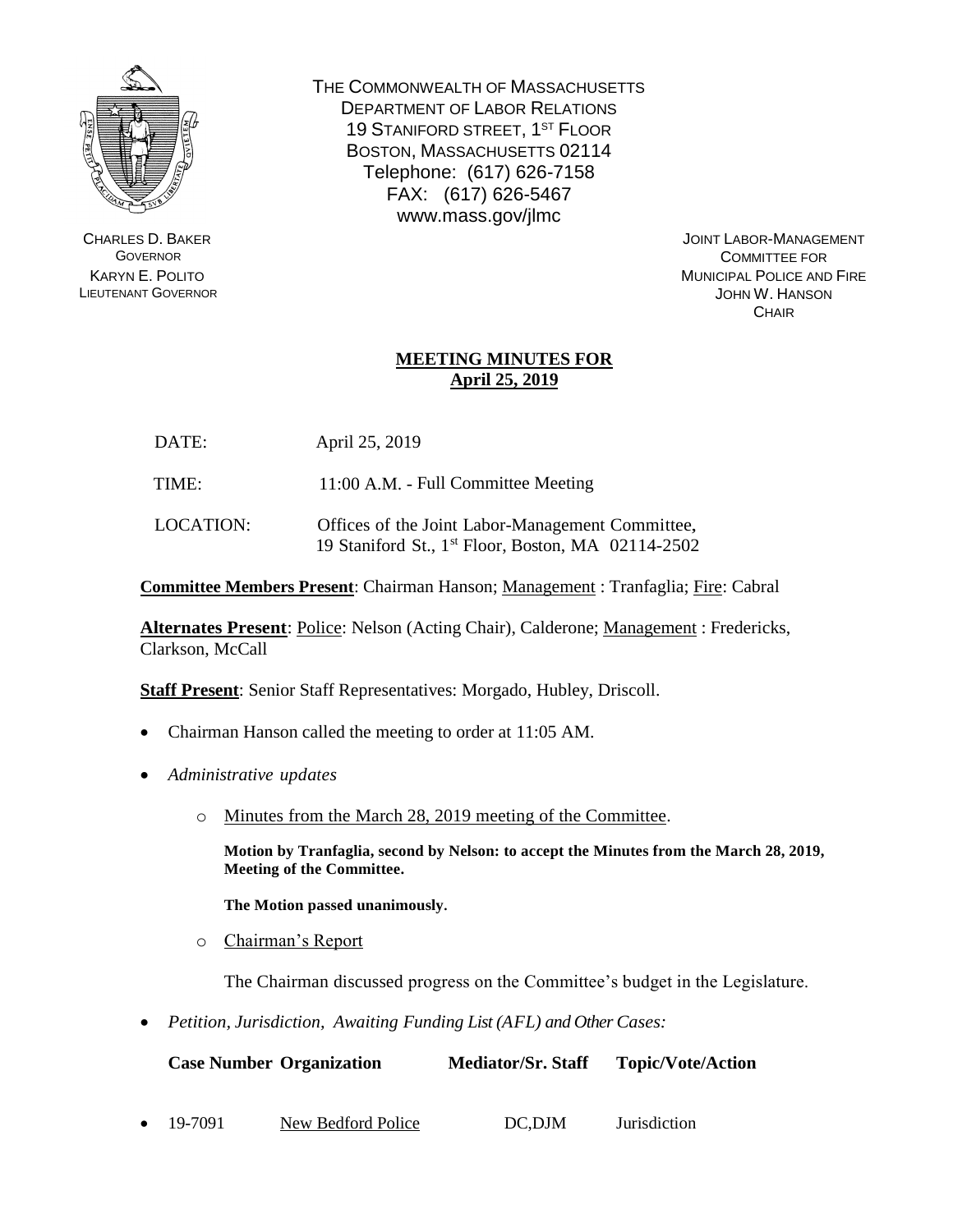Mr. Morgado briefed the Committee.

**Motion by Nelson, second by Tranfaglia: that the Comittee vote to take jurisdiction in the case of the New Bedford Police Union and the City of New Bedford, JLM-19-7091.**

**The Motion passed unanimously.**

**Motion by Nelson, second by Tranfaglia: that the Committee vote to assign the following Committee members to the case of the New Bedford Police Union and the City of New Bedford, JLM-19-7091: Perreira/DeMille for Police and Dean Mazzarella for Management or substitutes as so designated and approved by the Police and Management Chairs respectively.**

**The Motion passed unanimously.**

• 19-7098 Holden Police DC,DJM Jurisdiction

Mr. Morgado briefed the Committee.

**Motion by Nelson, second by Tranfaglia: that the Comittee vote to take jurisdiction in the case of the Holden Police Officers Union, Local 454 MCOP and the Town of Holden, JLM-19-7098.**

**The Motion passed unanimously.**

**Motion by Nelson, second by Tranfaglia: that the Committee vote to assign the following Committee members to the case of the Holden Police Officers Union, Local 454 MCOP and the Town of Holden, JLM-19-7098: Nelson/Calderone for Police and Johnson for Management or substitutes as so designated and approved by the Police and Management Chairs respectively.**

**The Motion passed unanimously.**

• 19-7138 Melrose Police Superiors DC,DJM T/A

Mr. Morgado briefed the Committee and reported a tentative agreement.

No action required.

• 19-7178 Woburn Superiors DC,GD Jurisdiction

Mr. Cummings briefed the Committee.

**Motion by Nelson, second by Tranfaglia: that the Comittee vote to take jurisdiction in the case of the Woburn Police Superiors Union and the City of Woburn, JLM-19-7178.**

**The Motion passed unanimously.**

**Motion by Nelson, second by Tranfaglia: that the Committee vote to assign the following Committee members to the case of the Woburn Police Superiors Union and the City of Woburn, JLM-19-7178: T.Reddy/Andrews for Police and Tranfaglia/McCall for Management or substitutes as so designated and approved by the Police and Management Chairs respectively.**

**The Motion passed unanimously.**

18-6905 Dracut Fire JOEH,DJM Vote to 3(a)

Mr. Morgado briefed the Committee.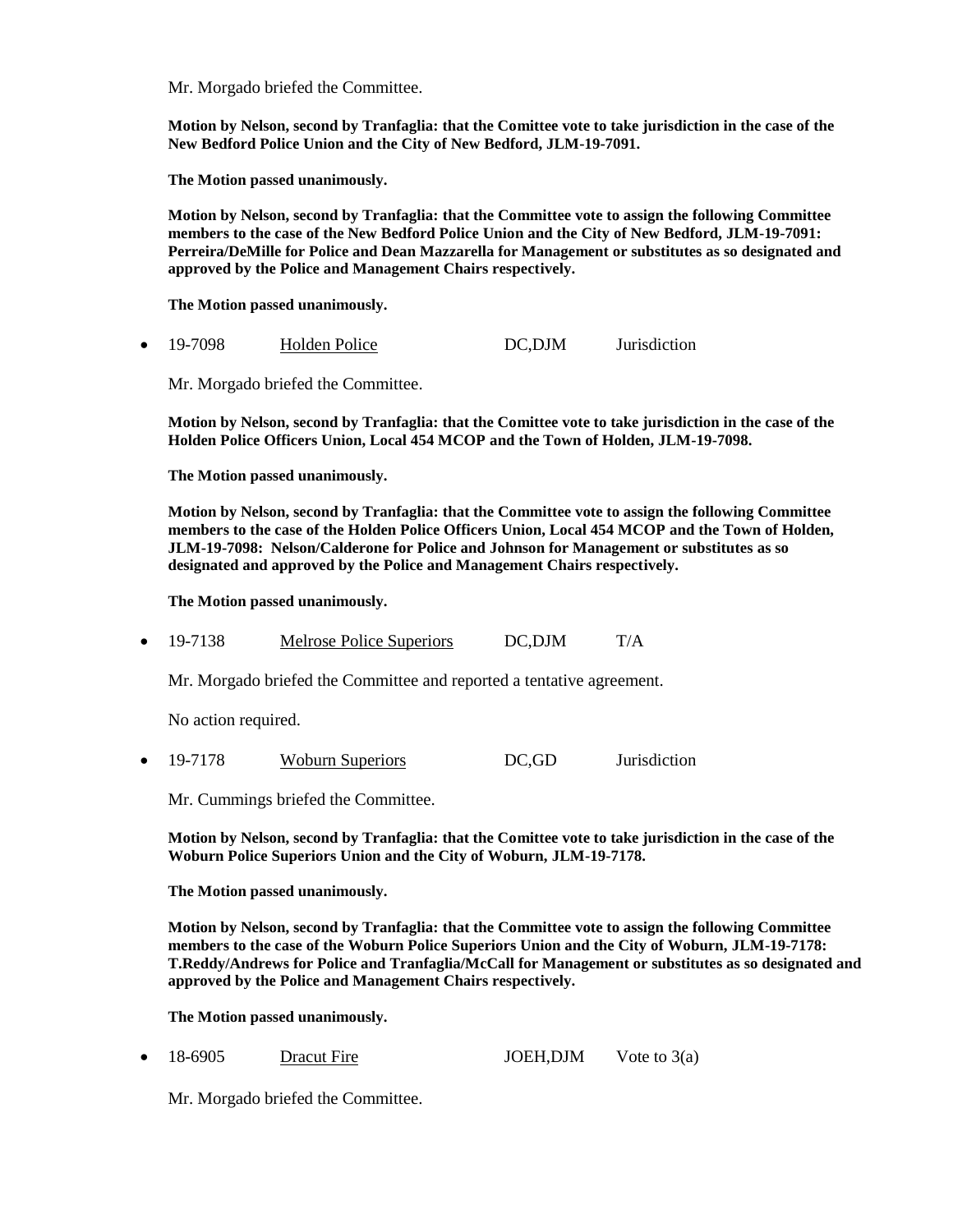**Motion by Cabral, second by Tranfaglia: that the Committee find that in the matter of the Dracut Firefighters, Local 2586, IAFF and the Town of Dracut – JLM-18-6905, the issues have remained unresolved for an unreasonable period of time resulting in the apparent exhaustion of the process of collective bargaining, and that the Committee vote to hold a hearing pursuant to Section 1, subsection 3(a), as set forth in Chapter 589 of the Acts of 1987, with the panel members consisting of David Keene (Labor) and Lisa Yanakakis (Management), or other Committee members and/or senior staff that may be substituted as necessary by the respective Labor and/or Management Chairs pursuant to the rules, policies, and procedures of the Committee, and any other applicable provisions of law, with said panel to be chaired by John Hanson.**

**The Motion passed unanimously.**

| 18-6933 | <b>Haverhill Police Superiors</b> | DC, DJM | Vote to $3(a)$ |
|---------|-----------------------------------|---------|----------------|
|         |                                   |         |                |

Mr. Morgado briefed the Committee.

**Motion by Nelson, second by Tranfaglia: that the Committee find that in the matter of the Haverhill Police Superior Officers Union and the City of Haverhill – JLM-18-6933, the issues have remained unresolved for an unreasonable period of time resulting in the apparent exhaustion of the process of collective bargaining, and that the Committee vote to hold a hearing pursuant to Section 1, subsection 3(a), as set forth in Chapter 589 of the Acts of 1987, with the panel members consisting of Alan Andrews (Labor) and Dean Mazzarella (Management), or other Committee members and/or senior staff that may be substituted as necessary by the respective Labor and/or Management Chairs pursuant to the rules, policies, and procedures of the Committee, and any other applicable provisions of law, with said panel to be chaired by John Hanson.**

**The Motion passed unanimously.**

18-6956 Cambridge Fire JOEH,GD T/A

Mr. Hubley briefed the Committee and reported a tentative agreement.

No action required.

• 16-6251 Lawrence Fire JOEH,GD Funded /Remove

Mr. Hubley briefed the Committee.

**Motion by Cabral, second by Tranfaglia: to remove the case from the Committee's docket as it has been funded.** 

**The motion passed unanimously.**

• 16-5531 Chelmsford Police Superiors DC,GD Funded /Remove

Mr. Cummings briefed the Committee

**Motion by Nelson, second by Tranfaglia: to remove the case from the Committee's docket as it has been funded.** 

**The motion passed unanimously.**

18-6560 Hull Fire JG,JOEH,GD Funded /Remove

Mr. Hubley briefed the Committee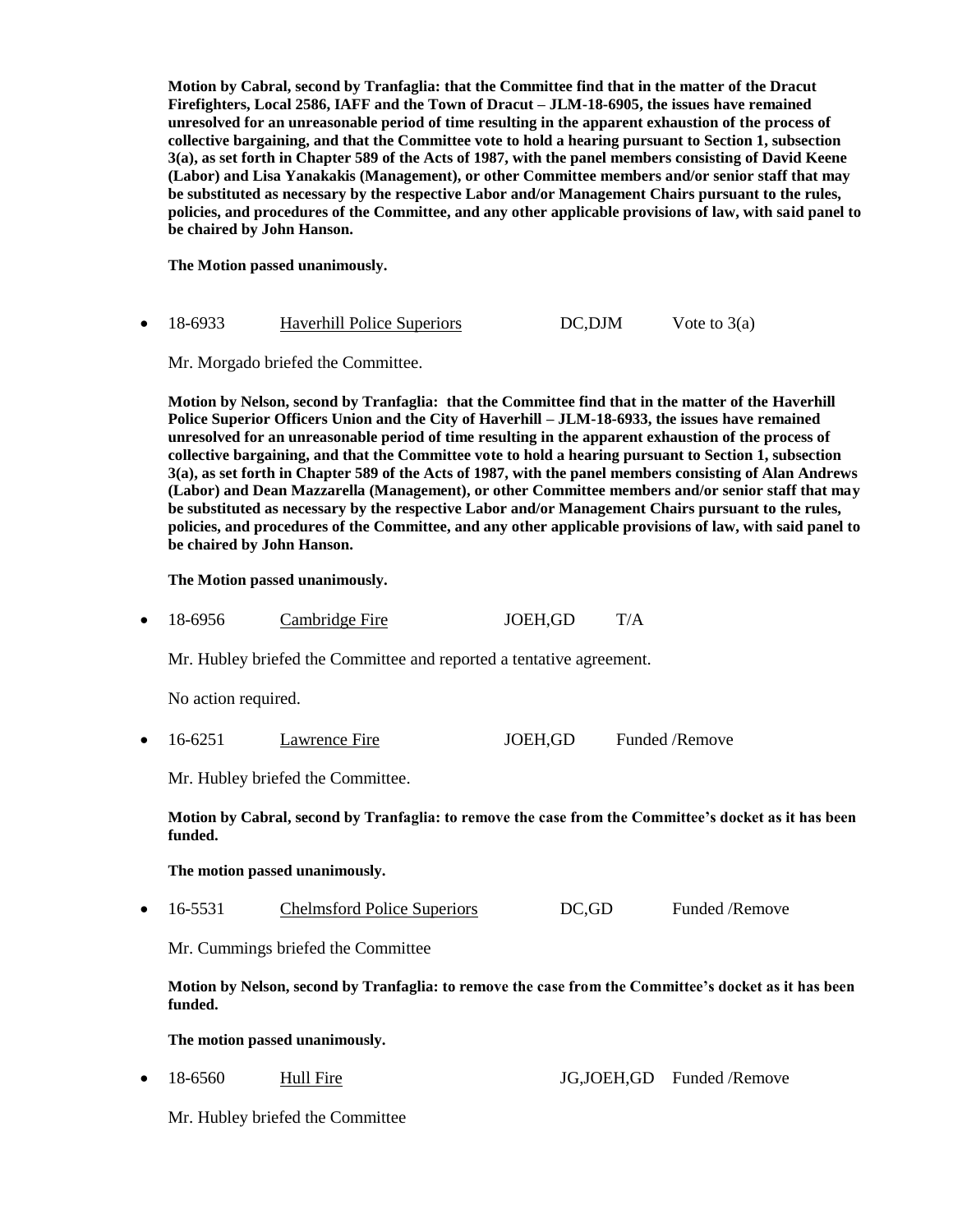|           | Motion by Cabral, second by Tranfaglia: to remove the case from the Committee's docket as it has been<br>funded.           |                                  |            |                |  |  |
|-----------|----------------------------------------------------------------------------------------------------------------------------|----------------------------------|------------|----------------|--|--|
|           | The motion passed unanimously.                                                                                             |                                  |            |                |  |  |
| $\bullet$ | 18-6622                                                                                                                    | <b>Sudbury Fire</b>              | JOEH, GD   | Funded /Remove |  |  |
|           |                                                                                                                            | Mr. Hubley briefed the Committee |            |                |  |  |
|           | Motion by Cabral, second by Tranfaglia: to remove the case from the Committee's docket as it has been<br>funded.           |                                  |            |                |  |  |
|           | The motion passed unanimously.                                                                                             |                                  |            |                |  |  |
| $\bullet$ | 18-6663                                                                                                                    | <b>Gloucester Fire</b>           | JOEH, GD   | Funded /Remove |  |  |
|           |                                                                                                                            | Mr. Hubley briefed the Committee |            |                |  |  |
|           | Motion by Cabral, second by Tranfaglia: to remove the case from the Committee's docket as it has been<br>funded.           |                                  |            |                |  |  |
|           |                                                                                                                            | The motion passed unanimously.   |            |                |  |  |
| $\bullet$ | 18-6907                                                                                                                    | <b>Berkley Fire</b>              | JOEH, GD   | Funded /Remove |  |  |
|           |                                                                                                                            | Mr. Hubley briefed the Committee |            |                |  |  |
|           | Motion by Cabral, second by Tranfaglia: to remove the case from the Committee's docket as it has been<br>funded.           |                                  |            |                |  |  |
|           |                                                                                                                            | The motion passed unanimously.   |            |                |  |  |
| $\bullet$ | 18-6972                                                                                                                    | <b>Woburn Fire</b>               | JOEH, GD   | Funded /Remove |  |  |
|           |                                                                                                                            | Mr. Hubley briefed the Committee |            |                |  |  |
|           | Motion by Cabral, second by Tranfaglia: to remove the case from the Committee's docket as it has been<br>funded.           |                                  |            |                |  |  |
|           | The motion passed unanimously.                                                                                             |                                  |            |                |  |  |
| $\bullet$ | 17-6072                                                                                                                    | Somerville Police Superiors      | DC, GD     | Funded /Remove |  |  |
|           | Motion by Nelson, second by Tranfaglia: to remove the case from the Committee's docket as the<br>contract has been funded. |                                  |            |                |  |  |
|           | The motion passed unanimously.                                                                                             |                                  |            |                |  |  |
| $\bullet$ | 17-5884                                                                                                                    | <b>Quincy Police</b>             | JG, DC, GD | Funded /Remove |  |  |
|           | Chairman Hanson briefed the Committee                                                                                      |                                  |            |                |  |  |
|           | Motion by Nelson, second by Tranfaglia: to remove the case from the Committee's docket as the award<br>has been funded.    |                                  |            |                |  |  |

**The motion passed unanimously.**